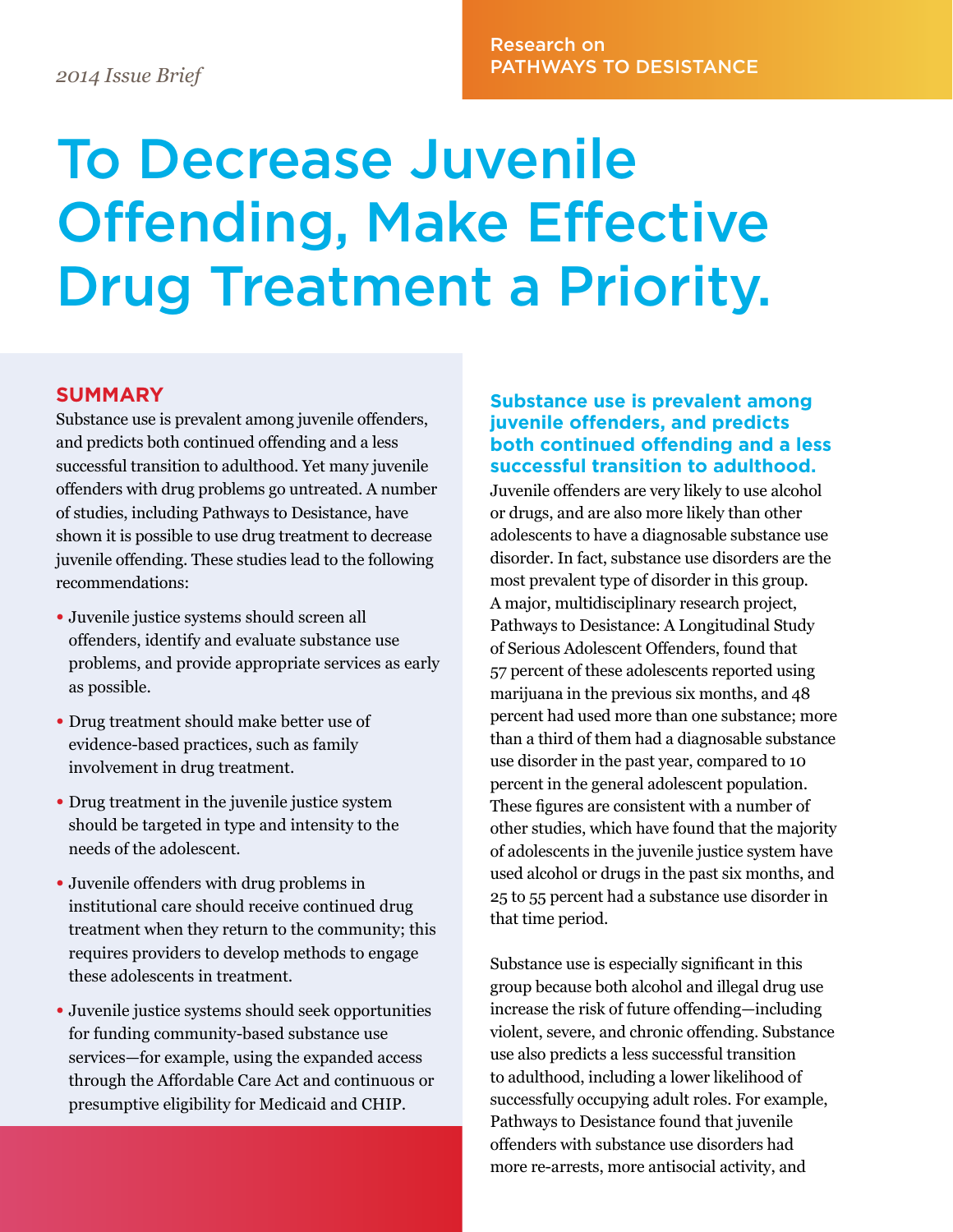less gainful activity. In a study of one subsample, those who used drugs also had less growth in psychosocial maturity, suggesting that substance use can impair adolescents' maturity level and positive development.<sup>1</sup>

The encouraging news is that these impairments were not permanent, and they improved with reductions in substance use.<sup>2</sup>

### **Many juvenile offenders with drug problems go untreated. There is a particular shortage of communitybased treatment.**

Given the problems described above, substance use treatment is clearly an important intervention in juvenile justice. In fact, the juvenile justice system is the largest referral source for publicly funded adolescent drug treatment services in the United States.3

Despite this, many juvenile offenders with substance use problems are not screened for the problem and do not receive treatment. The Pathways study found that, among a subsample of adolescents who had a diagnosable substance use disorder at the beginning of the study, only 44 percent reported having received any substance use treatment one year later.4 While this is better than in the general adolescent population (where estimates are between 10 and 15 percent5), it is still notably low—and a serious concern—given that these are adolescent offenders who committed felonies. Juvenile justice systems should make screening and treating juvenile offenders for substance use a priority.

Moreover, most of the drug treatment the juveniles did receive occurred in confinement; relatively little drug treatment took place in the community. Even when we look at the entire seven

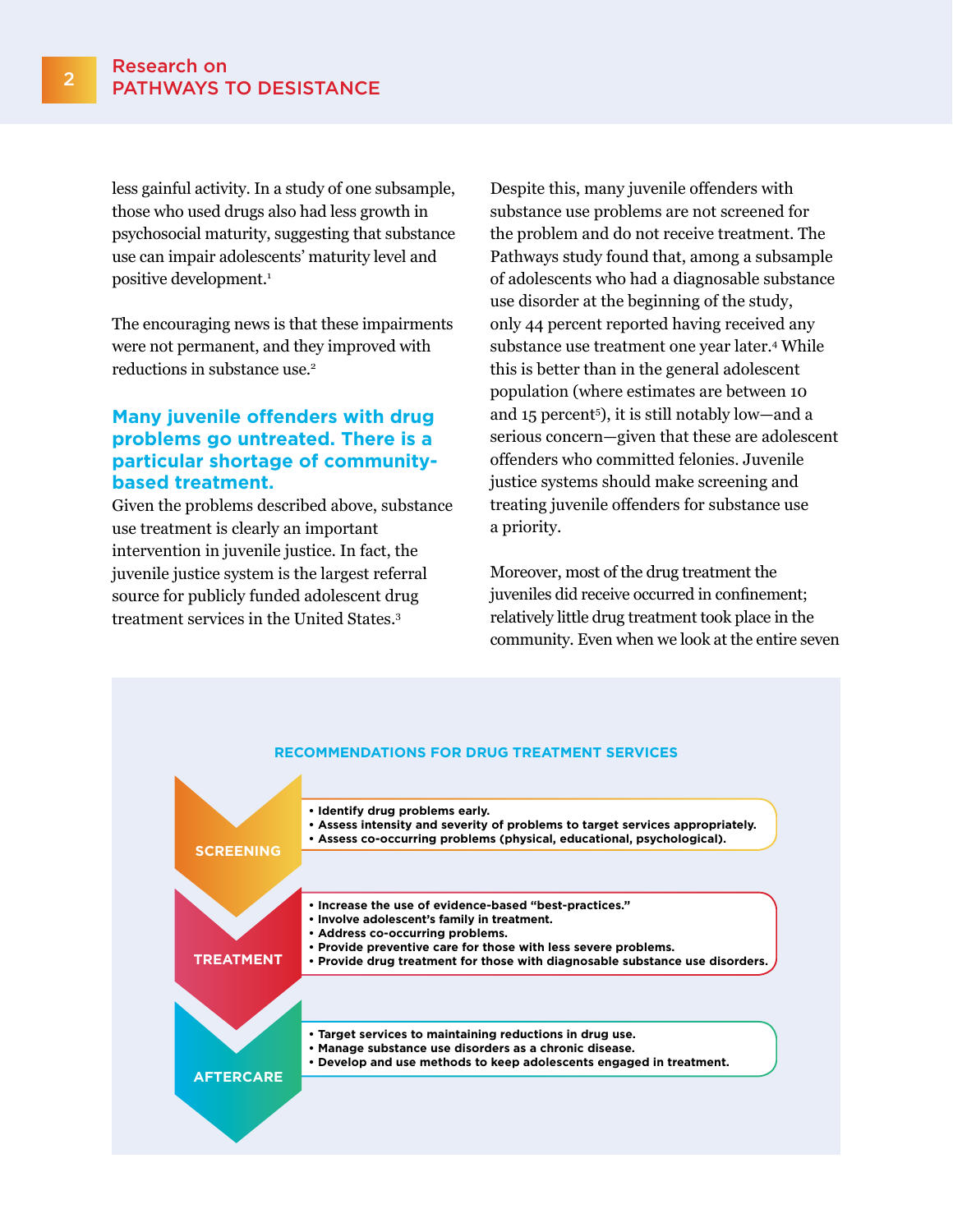years of the Pathways study, only 30 percent of juvenile offenders with a substance use disorder ever received treatment for it *in the community*. Since the vast majority of adolescent offenders are released back to the community, and a growing number receive community-based dispositions, the need to support community-based substance use services is clear.

### **Drug treatment should make better use of evidence-based practices, such as family involvement in drug treatment.**

Substance use treatment in the juvenile justice system often does not use practices that have been proven to be effective. For example, a study of a subsample of Pathways participants found that involving families in treatment is an essential element in reducing offending. Unfortunately, interventions that include families are not the norm: for this sample of participants, only 27 percent of those who received treatment reported family involvement in these services.6 The low rate of family involvement is likely due in part to the lack of community-based drug treatment services, since it can be difficult to involve families in treatments based in residential facilities. Nonetheless, this leaves adolescents in these facilities with less than optimal treatment.

### **Drug treatment in the juvenile justice system should be targeted in type and intensity to the needs of the adolescent.**

Another evidence-based recommendation, confirmed by the National Institute on Drug Abuse and others, is to match the substance use services to the needs of the adolescent. Adolescents with a diagnosable substance use disorder should get intensive drug *treatment*, while those with less severe drug use issues can benefit from less-intense *preventive* services.7

Data from the Pathways study show that this targeting is happening inconsistently. In contracted residential services, adolescents with diagnosable substance use disorders were no more likely to get drug treatment than were those without a disorder.<sup>8</sup>

This failure of targeting is not universal; a study of one subsample of participants found that adolescents with more serious drug problems are likely to receive treatment, while adolescents who clearly have no substance use problems are unlikely to get treatment. The failure of targeting occurred at moderate levels of drug problems, where the required treatment is likely to be less obvious. The ambiguity of moderate drug problems also led to racial/ethnic bias: among youth with moderate levels of drug problems, White offenders were more likely to get drug treatment than were African American or Hispanic offenders.9

These findings point to two clear steps for improvement. First, it is very important for the juvenile justice system to screen all adolescent offenders, identify and evaluate substance use problems as early as possible, and provide services—in the community for the majority, but also in institutional placement for those who must be removed from the community to protect public safety. Second, services have to be targeted in intensity to the severity of the problems. In both of these efforts, administrators and providers must take care to avoid racial bias.

## **Juvenile offenders with drug problems in institutional care should be engaged in continued drug treatment when they return to the community.**

Some aftercare programs have been found to reduce juvenile re-offending, though the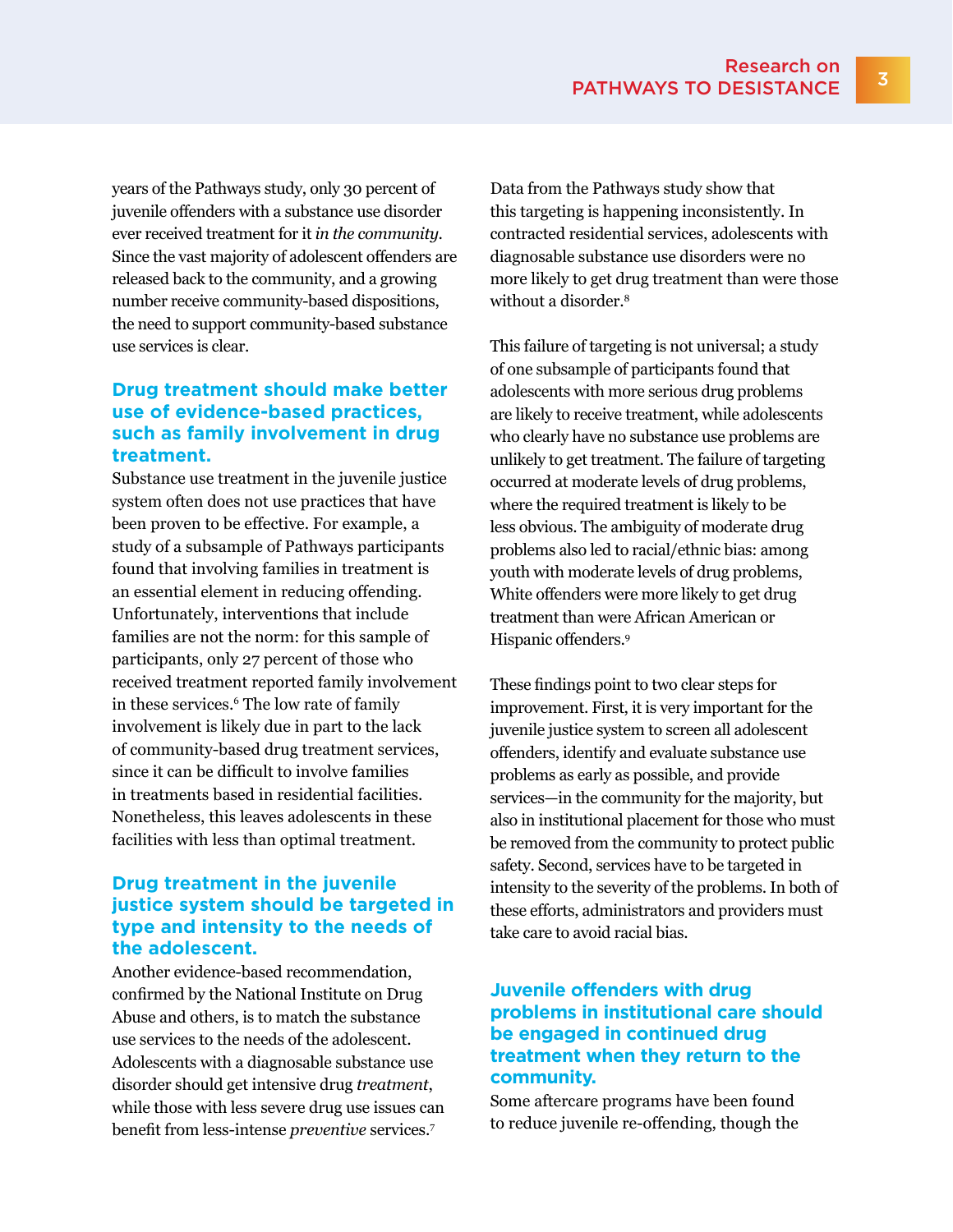effects vary greatly with the characteristics of the adolescents. Notably, aftercare has been reported to be less effective for drug-abusing adolescents.10 The reason may be that these young people don't receive services of sufficient intensity during the aftercare period.11 Or it may be that typical aftercare programs are not specifically designed to maintain reductions in drug use.

Drug problems can be thought of as relapsing and remitting disorders that need to be managed like a chronic disease, both in the general population and in adolescents in the juvenile justice system. This points to the need for specific aftercare interventions to maintain sobriety, and there are in fact some programs targeted at this goal. For example, one study found marijuana use was reduced with an approach called Assertive Continuing Care, in which the youth is assigned to a case manager for 90 days; there are weekly meetings with the adolescent and caregivers, and both are linked to other services.

The key for juvenile justice systems is to identify drug treatment programs that have been shown to reduce adolescent drug problems, and adapt them for use in aftercare programs.

#### **Juvenile justice systems should seek and use opportunities for funding substance use services.**

While there is certainly a lack of infrastructure and funding models for managing drug problems as chronic disorders, opportunities do exist. The Affordable Care Act has made drug treatment an "essential benefit," which will boost access to insurance coverage for these services. Adolescents in the juvenile justice system are often covered by Medicaid or the Children's

Health Insurance Plan (CHIP). Though this coverage stops while the adolescent is incarcerated, federal regulations do not require that it be terminated. Instead, eligibility can be suspended, which would make it easier to resume coverage for drug treatment during aftercare. Other options include continuous eligibility, which guarantees eligibility for Medicaid or CHIP for 12 months, regardless of status changes; and presumptive eligibility, in which a released youth is assumed to be eligible, making it easier to reinstate coverage.

These mechanisms can create the environment needed to support continuity of care for badly needed substance use services.

#### **FURTHER READING**

"Substance Use and Substance Use Disorders as Risk Factors for Juvenile Offending," by Laurie Chassin et al. In the *APA Handbook of Psychology and Juvenile Justice*.

["Substance Use and Delinquent Behavior among Serious](https://www.ncjrs.gov/pdffiles1/ojjdp/232790.pdf)  [Juvenile Offenders](https://www.ncjrs.gov/pdffiles1/ojjdp/232790.pdf)," by Edward Mulvey et al. Office of Juvenile Justice and Delinquency Prevention, Juvenile Justice Bulletin Series.

["Principles of Adolescent Substance Use Disorder](http://www.drugabuse.gov/sites/default/files/podata_1_17_14.pdf)  [Treatment: A Research-Based Guide"](http://www.drugabuse.gov/sites/default/files/podata_1_17_14.pdf) NIH Publication No. 14-7953, National Institute on Drug Abuse.

<sup>1.</sup> Chassin, L., Dmitrieva, J., Modecki, K., Steinberg, L., Cauffman, E., Piquero, A. R., Knight, G., Losoya, S. H. (2010). Does adolescent alcohol and marijuana use predict suppressed growth in psychosocial maturity among male juvenile offenders? *Psychology of Addictive Behaviors*, 24(1), 48-60.

<sup>2.</sup> Ibid.

<sup>3.</sup> Substance Abuse and Mental Health Services Administration, Office of Applied Studies. (May 24, 2007). *The DASIS Report: Adolescent Treatment Admissions by Gender: 2005*. Rockville, MD.

<sup>4.</sup> Mansion, A., & Chassin, L., (2014). Does race/ethnicity moderate relationship between substance use disorder diagnosis and the receipt of substance use services in male serious juvenile offenders? Poster presented at annual meeting of the American Psychological Law Society, March, New Orleans.

<sup>5.</sup> Kaminer, Y. (2013). Adolescent substance use disorders. In: Galanter, Kleber, & Brady (Eds.). *The APP, Textbook of Substance Treatment, 5th Edition*. American Psychiatric Publishing, Arlington, VA.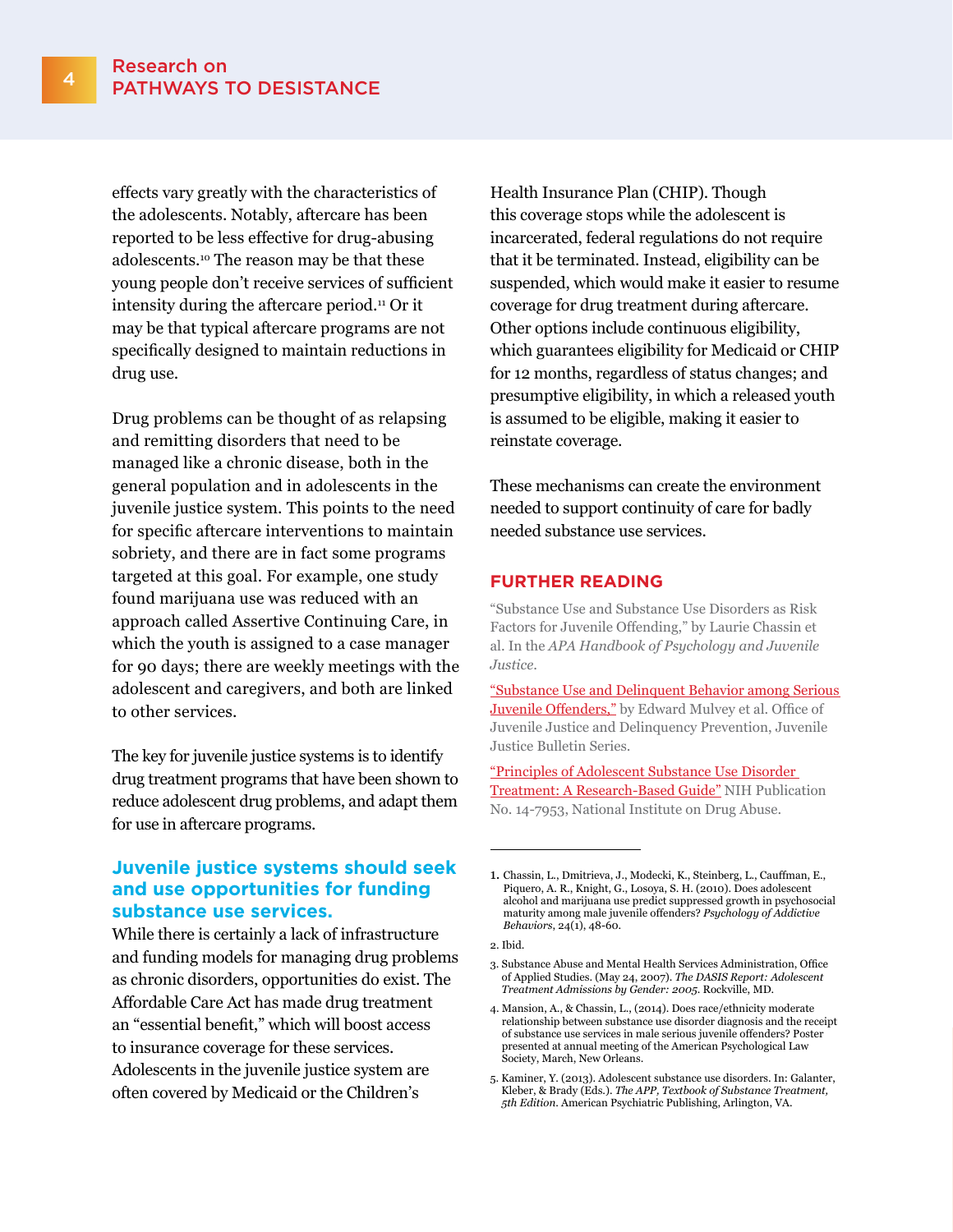- 6. Chassin, L., Knight, G., Vargas-Chanes, D., Losoya, S. H., & Naranjo, D. (2009). Substance use treatment outcomes in a sample of male serious juvenile offenders. *Journal of Substance Abuse Treatment*, 36(2), 183-194.
- 7. U. S. Department of Health and Human Services, National Institutes of Health, National Institute on Drug Abuse. (2014a). Principles of Drug Abuse Treatment for Criminal Justice Populations: A researchbased guide (NIH Publication No. (06-5316). Retrieved from [http://www.drugabuse.gov/sites/default/files/txcriminaljustice\\_0.pdf](http://www.drugabuse.gov/sites/default/files/txcriminaljustice_0.pdf)
- 8. Mulvey, E. P., Schubert, C. A., & Chung, H. L. (2007). Service use after court involvement in a sample of serious adolescent offenders. *Children and Youth Services Review*, 29(4), 518-544.
- 9. Mansion, A., op. cit.
- 10. James, C., Stams, G., Asscher, J., deRoo A., der Laan, PH (2013). Aftercare programs for reducing recidivism among juvenile and young adult offenders: a meta-analytic review. *Clinical Psychology Review*, 33(2):263-74.
- 11. Chung, H., Schubert, C.A., Mulvey, E.P. (2007). An empirical portrait of community reentry among serious juvenile offenders in two metropolitan cities. *Criminal Justice & Behavior*, 34, 1402-1426.

The Pathways to Desistance study is a multi-site, longitudinal study of serious adolescent offenders as they transition from adolescence into early adulthood. It is funded by the John D. and Catherine T. MacArthur Foundation in partnership with federal and state agencies and other foundations. For more information, contact Carol Schubert at [schubertca@upmc.edu,](mailto:schubertca@upmc.edu) or visit the Pathways website, <www.pathwaysstudy.pitt.edu>.

**Resource** Center Partnershin **ModelsforChange** 

Suggested Citation: Chassin, L., Mansion, A., Nichter, B., & Losoya, S. (2014). *To Decrease Juvenile Offending, Make Effective Drug Treatment a Priority.* Chicago, IL: MacArthur Foundation.

*Models for Change: Systems Reform in Juvenile Justice,* launched in 2004, is a multi-state initiative working to guide and accelerate advances in juvenile justice, to make systems more fair, effective, rational, and developmentally appropriate.

**The Resource Center Partnership** is expanding the reach of the *Models for Change* initiative—its lessons, best practices, and knowledge built over a decade of work—to more local communities and states. The Partnership provides practitioners and policymakers with technical assistance, trainings, tools, and resources for juvenile justice reform.

<modelsforchange.net>